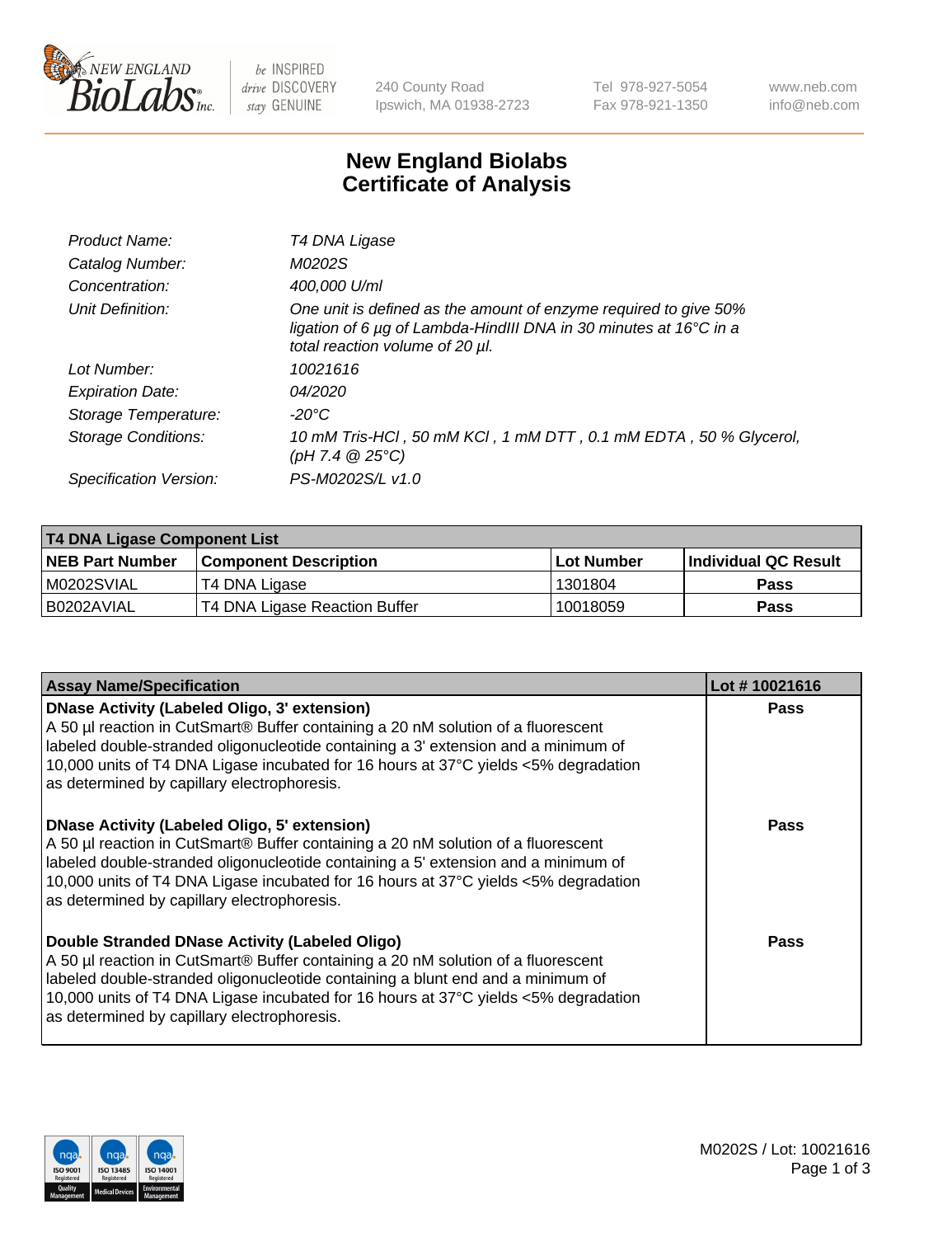

be INSPIRED drive DISCOVERY stay GENUINE

240 County Road Ipswich, MA 01938-2723 Tel 978-927-5054 Fax 978-921-1350

www.neb.com info@neb.com

| <b>Assay Name/Specification</b>                                                                                                                                                                                                                                                                                                                                                                                    | Lot #10021616 |
|--------------------------------------------------------------------------------------------------------------------------------------------------------------------------------------------------------------------------------------------------------------------------------------------------------------------------------------------------------------------------------------------------------------------|---------------|
| <b>Endonuclease Activity (Nicking)</b><br>A 50 µl reaction in NEBuffer 1 containing 1 µg of supercoiled PhiX174 DNA and a<br>minimum of 2000 units of T4 DNA Ligase incubated for 4 hours at 37°C results in <10%<br>conversion to the nicked form as determined by agarose gel electrophoresis.                                                                                                                   | <b>Pass</b>   |
| <b>Exonuclease Activity (Radioactivity Release)</b><br>A 50 µl reaction in NEBuffer 1 containing 1 µg of a mixture of single and<br>double-stranded [3H] E. coli DNA and a minimum of 2000 units of T4 DNA Ligase<br>incubated for 4 hours at 37°C releases <0.1% of the total radioactivity.                                                                                                                      | <b>Pass</b>   |
| <b>Ligation and Recutting (Terminal Integrity, Digested DNA)</b><br>A 20 µl reaction in 1X T4 DNA Ligase Reaction Buffer containing 2 µg of Lambda<br>DNA-HindIII Digest and a minimum of 4000 units of T4 DNA Ligase incubated for 16<br>hours at 37°C results in >95% ligation of the DNA fragments as determined by agarose<br>gel electrophoresis. Of these ligated fragments, >95% can be recut with HindIII. | <b>Pass</b>   |
| <b>Non-Specific DNase Activity (16 Hour)</b><br>A 50 µl reaction in NEBuffer 1 containing 1 µg of CIP-treated Lambda-HindIII DNA and<br>a minimum of 2000 units of T4 DNA Ligase incubated for 16 hours at 37°C results in a<br>DNA pattern free of detectable nuclease degradation as determined by agarose gel<br>electrophoresis.                                                                               | <b>Pass</b>   |
| <b>Protein Concentration (A280)</b><br>The concentration of T4 DNA Ligase is 0.4 mg/ml +/- 10% as determined by UV<br>absorption at 280 nm. Protein concentration is determined by the Pace method using<br>the extinction coefficient of 57,675 and molecular weight of 55,292 daltons for T4<br>DNA Ligase (Pace, C.N. et al. (1995) Protein Sci., 4, 2411-2423).                                                | <b>Pass</b>   |
| <b>Protein Purity Assay (SDS-PAGE)</b><br>T4 DNA Ligase is ≥ 95% pure as determined by SDS-PAGE analysis using Coomassie Blue<br>detection.                                                                                                                                                                                                                                                                        | <b>Pass</b>   |
| qPCR DNA Contamination (E. coli Genomic)<br>A minimum of 2000 units of T4 DNA Ligase is screened for the presence of E. coli<br>genomic DNA using SYBR® Green qPCR with primers specific for the E. coli 16S rRNA<br>locus. Results are quantified using a standard curve generated from purified E. coli<br>genomic DNA. The measured level of E. coli genomic DNA contamination is ≤ 1 E. coli<br>genome.        | Pass          |
| <b>RNase Activity (Extended Digestion)</b><br>A 10 µl reaction in NEBuffer 4 containing 40 ng of a 300 base single-stranded RNA<br>and a minimum of 1 µl of T4 DNA Ligase is incubated at 37°C. After incubation for 16<br>hours, >90% of the substrate RNA remains intact as determined by gel electrophoresis                                                                                                    | <b>Pass</b>   |